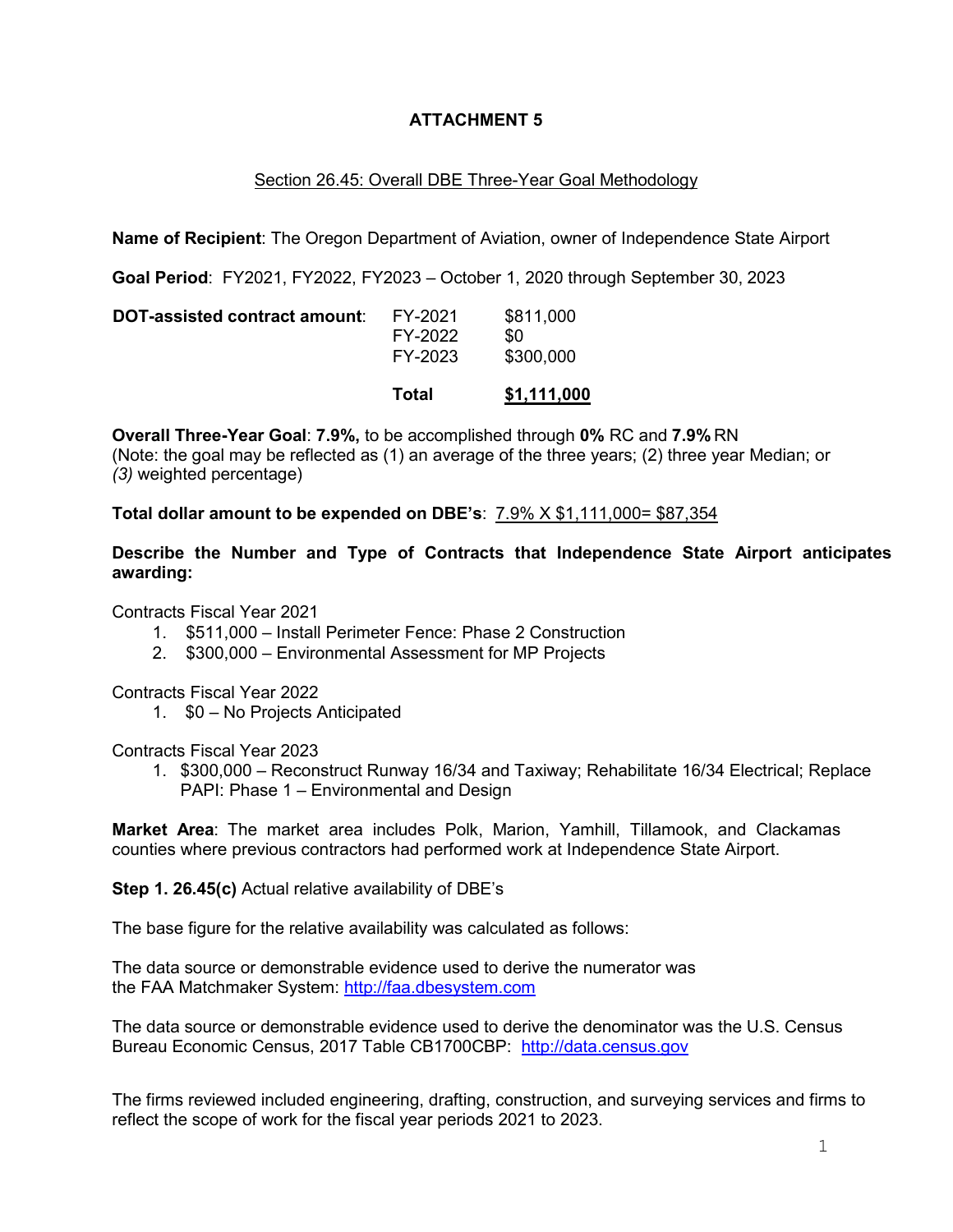| <b>Contract Name</b>           | <b>Trade Description</b>                             | <b>NAICS Description</b>                       | <b>NAICS</b> | Trade (\$) | Census | <b>DBE</b><br><b>Directory</b> | DBE (%)  | DBE(\$)<br>(= Trade<br>$$ \times$ DBE<br>$%$ ) |
|--------------------------------|------------------------------------------------------|------------------------------------------------|--------------|------------|--------|--------------------------------|----------|------------------------------------------------|
| <b>Install Perimeter</b>       | Site Preparation                                     | Site Preparation                               | 238910       | \$225,000  | 214    |                                | 1.4%     | \$3,150                                        |
| Fence: Phase 2<br>Construction | HWY, Street, and<br><b>Bridge Construction</b>       | HWY, Street, and<br><b>Bridge Construction</b> | 237310       | \$236,000  | 56     | 12                             | 21.4%    | \$50,504                                       |
|                                | <b>Engineering Services</b>                          | <b>Engineering Services</b>                    | 541330       | \$50,000   | 168    |                                | 1.8%     | \$900                                          |
| Environmental                  | <b>Engineering Services</b>                          | <b>Engineering Services</b>                    | 541330       | \$250,000  | 168    |                                | 1.8%     | \$4,500                                        |
| Assessment for<br>MP Projects  | Environmental Services Environmental Services 541620 |                                                |              | \$50,000   | 36     |                                | 19.4%    | \$9,700                                        |
|                                | <b>Total Contract</b>                                |                                                |              |            |        |                                |          |                                                |
| <b>Total FY-2021</b>           |                                                      |                                                | \$811,000    |            |        | 8.5%                           | \$68,754 |                                                |

Fiscal Year 2021 For FY-2021, Award of the following is anticipated:

#### Fiscal Year 2022 For FY-2022, No award is anticipated:

| <b>Contract Name</b> | <b>Trade Description</b> | <b>NAICS Description</b> | <b>NAICS</b> | Trade $($)$ | Census | <b>DBE</b><br><b>Directory</b> | DBE (%) | $DBE($ \$)<br>$(= Trade)$<br>$$×$ DBE<br>$%$ ) |
|----------------------|--------------------------|--------------------------|--------------|-------------|--------|--------------------------------|---------|------------------------------------------------|
| No Projects          |                          |                          |              |             |        |                                |         |                                                |
| Anticipated          |                          |                          |              |             |        |                                |         |                                                |
|                      | <b>Total Contract</b>    |                          |              |             |        |                                |         |                                                |
| <b>Total FY-2022</b> |                          |                          |              |             |        |                                |         |                                                |

# Fiscal Year 2023

For FY-2023, award of the following is anticipated:

| <b>Contract Name</b>  | <b>Trade Description</b>                                                 | <b>NAICS Description</b>    | <b>NAICS</b> | Trade (\$) | <b>Census</b> | <b>DBE</b><br>Directory | DBE (%)  | $DBE($ \$)<br>(= Trade<br>$$ \times$ DBE<br>% |
|-----------------------|--------------------------------------------------------------------------|-----------------------------|--------------|------------|---------------|-------------------------|----------|-----------------------------------------------|
| Reconstruct           | <b>Engineering Services</b>                                              | <b>Engineering Services</b> | 541330       | \$225,000  | 168           |                         | 1.8%     | \$4,050                                       |
| Runway 16/34 and      |                                                                          |                             |              |            |               |                         |          |                                               |
| Taxiway;              |                                                                          |                             |              |            |               |                         |          |                                               |
| Rehabilitate 16/34    |                                                                          |                             |              |            |               |                         |          |                                               |
|                       | Electrical; Replace Environmental Services Environmental Services 541620 |                             |              | \$75,000   | 36            |                         | 19.4%    | \$14,550                                      |
| $PAPI: Phase 1 -$     |                                                                          |                             |              |            |               |                         |          |                                               |
| Environmental         |                                                                          |                             |              |            |               |                         |          |                                               |
| and Design            |                                                                          |                             |              |            |               |                         |          |                                               |
| <b>Total Contract</b> |                                                                          |                             |              |            |               |                         |          |                                               |
| <b>Total FY- 2023</b> |                                                                          |                             | \$300,000    |            |               | $6.2\%$                 | \$18,600 |                                               |

*Base Figure = [(Total FY21 DBE Dollars)+(Total FY22 DBE Dollars)+(Total FY23 DBE Dollars)]/[(Total FY21 Trade Dollars)+(Total FY22 Trade Dollars)+(Total FY23 Trade Dollars)]*

Base Figure = (\$68,754+\$0+\$18,600)/(\$811,000+\$0+\$300,0000) = **7.9%** of all firms ready, willing and able.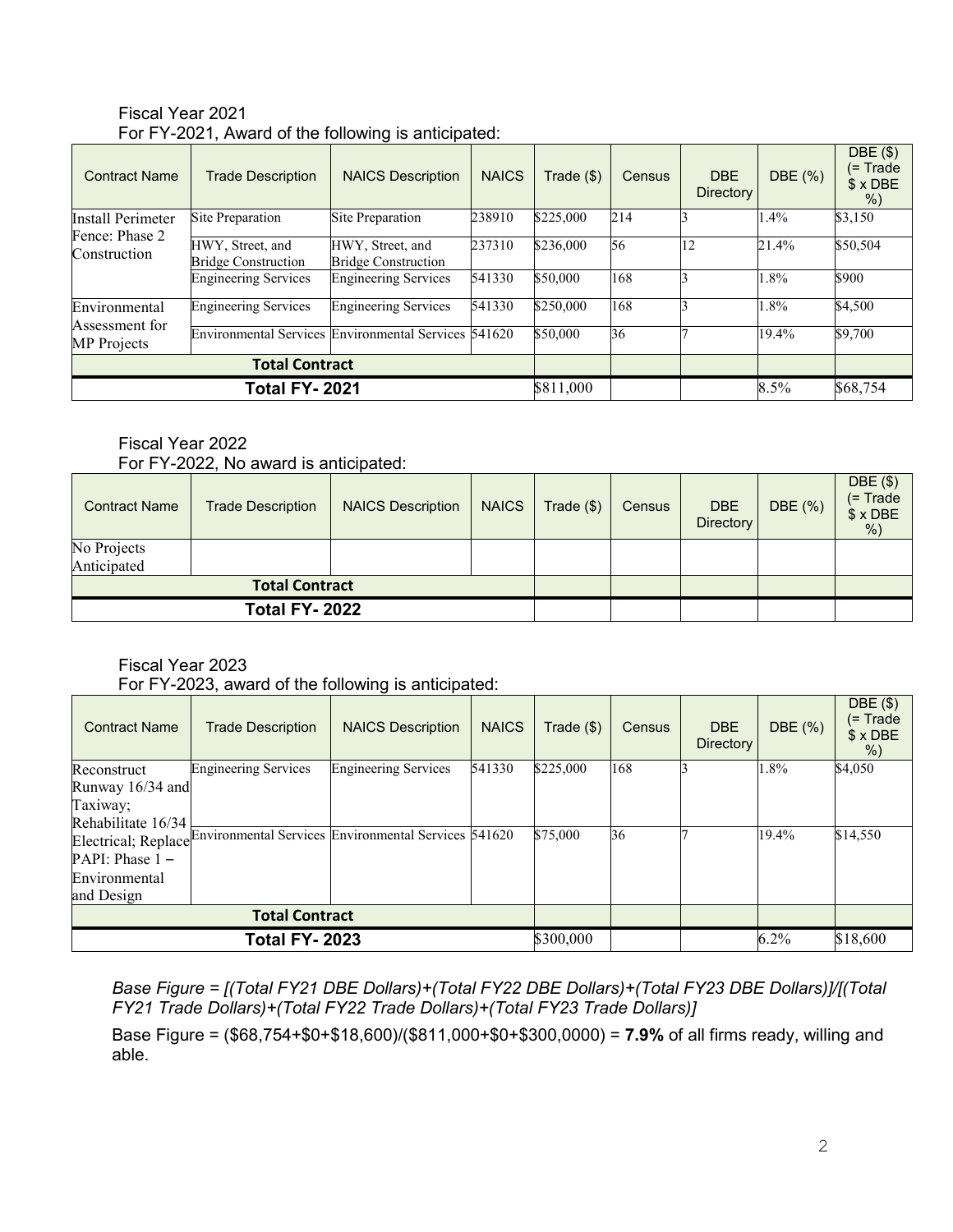## **Step 2. 26.45(d)**: Adjustments to Step 1 base figure.

There is no historical DBE data to reference to make an adjustment to the Step 1 base figure; therefore, Independence State Airport is adopting its Step 1 base figure as its overall goal for this three-year goal period.

#### **Breakout of Estimated "Race and Gender Neutral" (RN) and "Race and Gender Conscious" (RC) Participation**. 26.51(b) (1-9)

The Oregon Department of Aviation will meet the maximum feasible portion of its overall goal by using race-neutral means of facilitating race-neutral DBE participation. Raceneutral DBE participation includes any time a DBE wins a prime contract through customary competitive procurement procedures or is awarded a subcontract on a prime contract that does not carry a DBE contract goal. Race-neutral means may include the following:

- *1.* Arranging solicitations, times for the presentation of bids, quantities, specifications, and delivery schedules in ways that facilitates DBE, and other small businesses, participation;
- *2.* Providing assistance in overcoming limitations such as inability to obtain bonding or financing;
- *3.* Providing technical assistance and other services;
- *4.* Carrying out information and communications programs on contracting procedures and specific contract opportunities;
- *5.* Implementing a supportive services program to develop and improve immediate and long-term business management, record keeping, and financial and accounting capability for DBE's and other small businesses;
- *6.* Providing services to help DBE's and other small businesses improve long-term development, increase opportunities to participate in a variety of kinds of work, handle increasingly significant projects, and achieve eventual self-sufficiency;
- *7.* Establishing a program to assist new, start-up firms, particularly in fields in which DBE participation has historically been low;
- *8.* Ensuring distribution of DBE directory, through print and electronic means, to the widest feasible universe of potential prime contractors;
- *9.* Assist DBE's and other small businesses, to develop their capability to utilize emerging technology and conduct business through electronic media; and

The Oregon Department of Aviation estimates that in meeting its overall goal of **7.9%,** it will obtain **7.9%** from RN participation and **0%** through RC measures

This breakout is based on:

The Oregon Department of Aviation does not have a history of DBE participation or overachievement of goals to reference and expects to obtain its DBE participation through the use of DBE contract goals or a conscious effort to obtain DBE participation. Therefore, we are applying the entire goal of **7.9 percent** to race-neutral participation.

The Oregon Department of Aviation will adjust the estimated breakout of RN and RC DBE participation as needed to reflect actual DBE participation (see Section 26.51(f)) and track and report RN and RC participation separately. For reporting purposes, RN DBE participation includes, but is not necessarily limited to, the following: DBE participation through a prime contract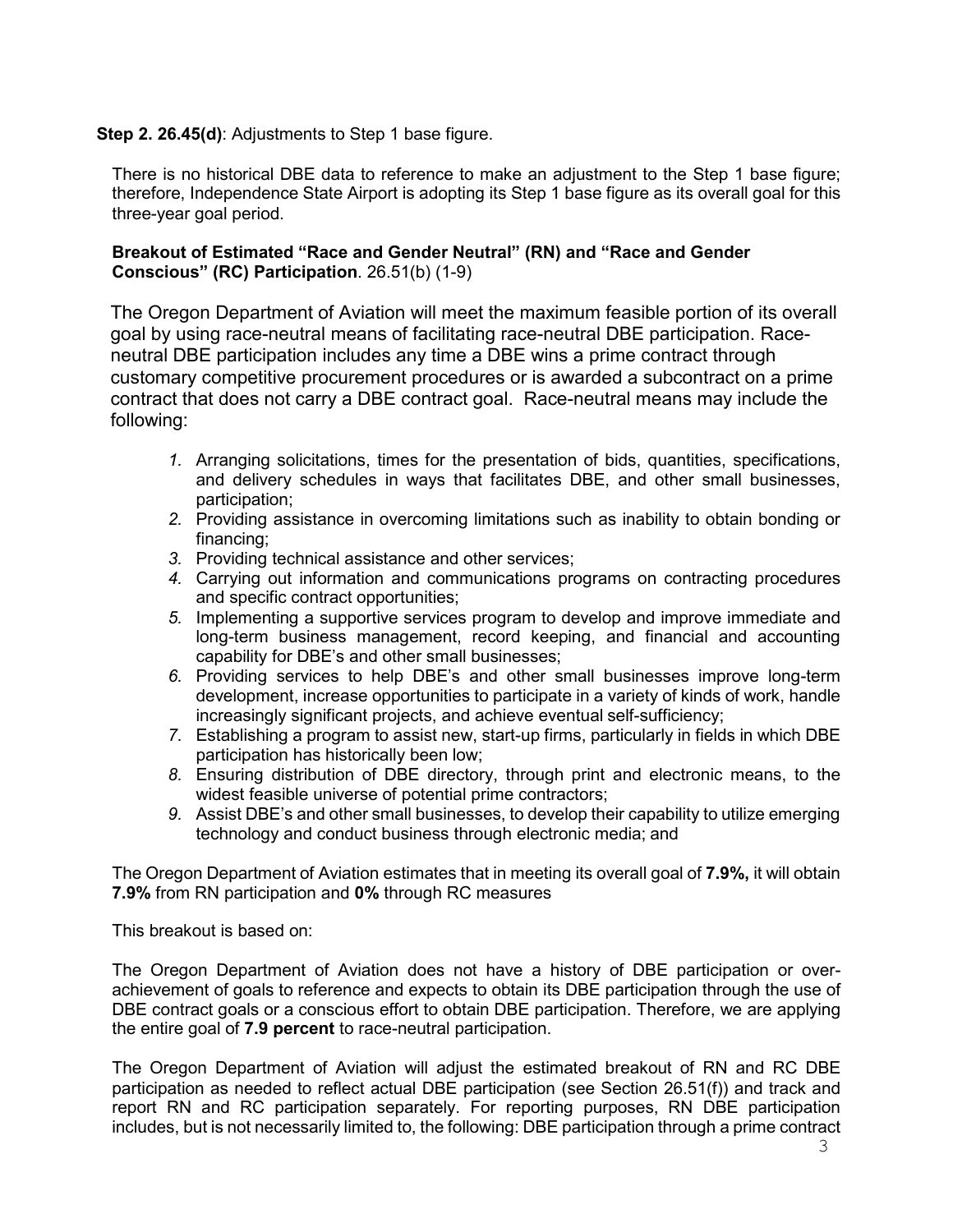obtained through customary competitive procurement procedures; DBE participation through a subcontract on a prime contract that does not carry a DBE goal, DBE participation on a prime contract exceeding a contract goal and DBE participation through a subcontract from a prime contractor that did not consider a firm's DBE status in making the award.

## **PUBLIC PARTICIPATION**

#### **Consultation**: Section 26.45(g)(1).

The Oregon Department of Aviation submits its overall DBE three-year goal to DOT on October 1 as required by the set schedule.

In establishing the overall goal, the Oregon Department of Aviation provided consultation and publication. This included consultation with minority, women's and general contractor groups, community organizations, and other officials or organizations which could be expected to have information concerning the availability of disadvantaged and non-disadvantaged businesses, the effects of discrimination on opportunities for DBEs, and the Oregon Department of Aviation's efforts to establish a level playing field for the participation of DBEs. The consultation included a scheduled, direct, interactive exchange teleconference with as many interested stakeholders as possible focused on obtaining information relevant to the Oregon Department of Aviation's goal setting process, and it occurred before we were required to submit our goal methodology to the operating administration for review pursuant to paragraph (f) of this section. Notwithstanding paragraph (f)(4) of this section, we will not implement our proposed goal until we have complied with this requirement.

The Oregon Department of Aviation submits its overall DBE three-year goal to DOT on October 1 as required by the set schedule.

The Oregon Department of Aviation consulted with Business Oregon, the Certification Office for Business Inclusion and Diversity (COBID) without limiting consultation to these persons or groups, to obtain information concerning the availability of disadvantaged and non-disadvantaged businesses, the effects of discrimination on opportunities for DBEs, and the Oregon Department of Aviation's efforts to establish a level playing field for the participation of DBEs.

A notice was posted in the Salem Statesman Journal of the proposed overall goal informing the public that the proposed goal and its rationale are available on the Oregon Department of Aviation's website following the date of the notice, and informing the public that the Oregon Department of Aviation and DOT would accept comments on the goals for 30 days from the date of the notice

No comments were received during the 30 public review period that ended on 12/14/2020.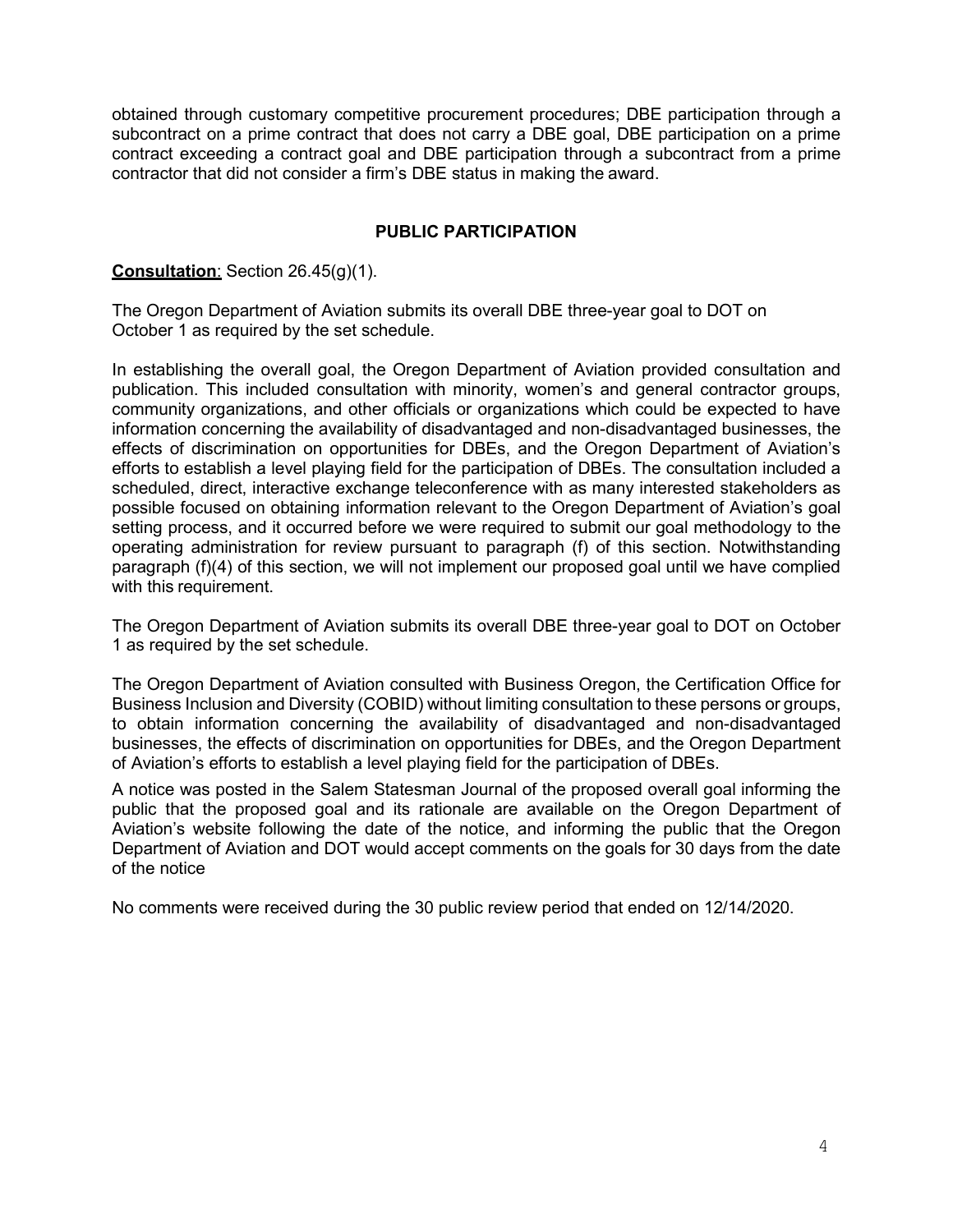# **PUBLIC NOTICE**

The Oregon Department of Aviation (ODA), hereby announces its fiscal year 2021, 2022, and 2023 goal for Disadvantaged Business Enterprise (DBE) airport construction contracts for the following:

| <b>Airport</b>                     | FY21-FY23 DBE Goal |
|------------------------------------|--------------------|
| Aurora State Airport               | 8.2%               |
| <b>Bandon State Airport</b>        | 4.3%               |
| <b>Chiloquin State Airport</b>     | 3.5%               |
| <b>Condon State Airport</b>        | 9.4%               |
| <b>Cottage Grove State Airport</b> | 5.7%               |
| Independence State Airport         | 7.9%               |
| Joseph State Airport               | 9.7%               |
| Lebanon State Airport              | 6.4%               |
| <b>McDermitt State Airport</b>     | 5.4%               |
| <b>Mulino State Airport</b>        | 3.4%               |
| <b>Siletz Bay State Airport</b>    | 2.4%               |
| <b>State System Plan</b>           | 0.6%               |

The proposed goals and rationale are available online at [https://www.oregon.gov/aviation/Documents/ODA%20-](https://www.oregon.gov/aviation/Documents/ODA%20-%20DBE%20Program%20(Updated%20September%202020).pdf) [%20DBE%20Program%20\(Updated%20September%202020\).pdf](https://www.oregon.gov/aviation/Documents/ODA%20-%20DBE%20Program%20(Updated%20September%202020).pdf)

In person viewing of the publications at the ODA offices is not currently permitted due to COVID-19 orders from the Governor. A printed copy can be requested for the cost of printing and postage.

Comments on the DBE goals will be accepted through December 14, 2020. Send comments to:

Heather Peck, Planning and Projects Manager, Oregon Department of Aviation [Heather.peck@aviation.state.or.us](mailto:Heather.peck@aviation.state.or.us) (503) 378-3168

OR

Sonia Cruz, Program Compliance Specialist Northwest Mountain Region, FAA Office of Civil Rights 777 S. Aviation Blvd, Suite #150 El Segundo, CA 90245

### **Contract Goals**

The Oregon Department of Aviation will use contract goals to meet any portion of the overall goal that the Oregon Department of Aviation does not project being able to meet using RN means. Contract goals are established so that, over the period to which the overall goal applies, they will cumulatively result in meeting any portion of the Oregon Department of Aviation's overall goal that is not projected to be met through the use of RN means.

The Oregon Department of Aviation will establish contract goals only on those DOT-assisted contracts that have subcontracting possibilities. It need not establish a contract goal on every